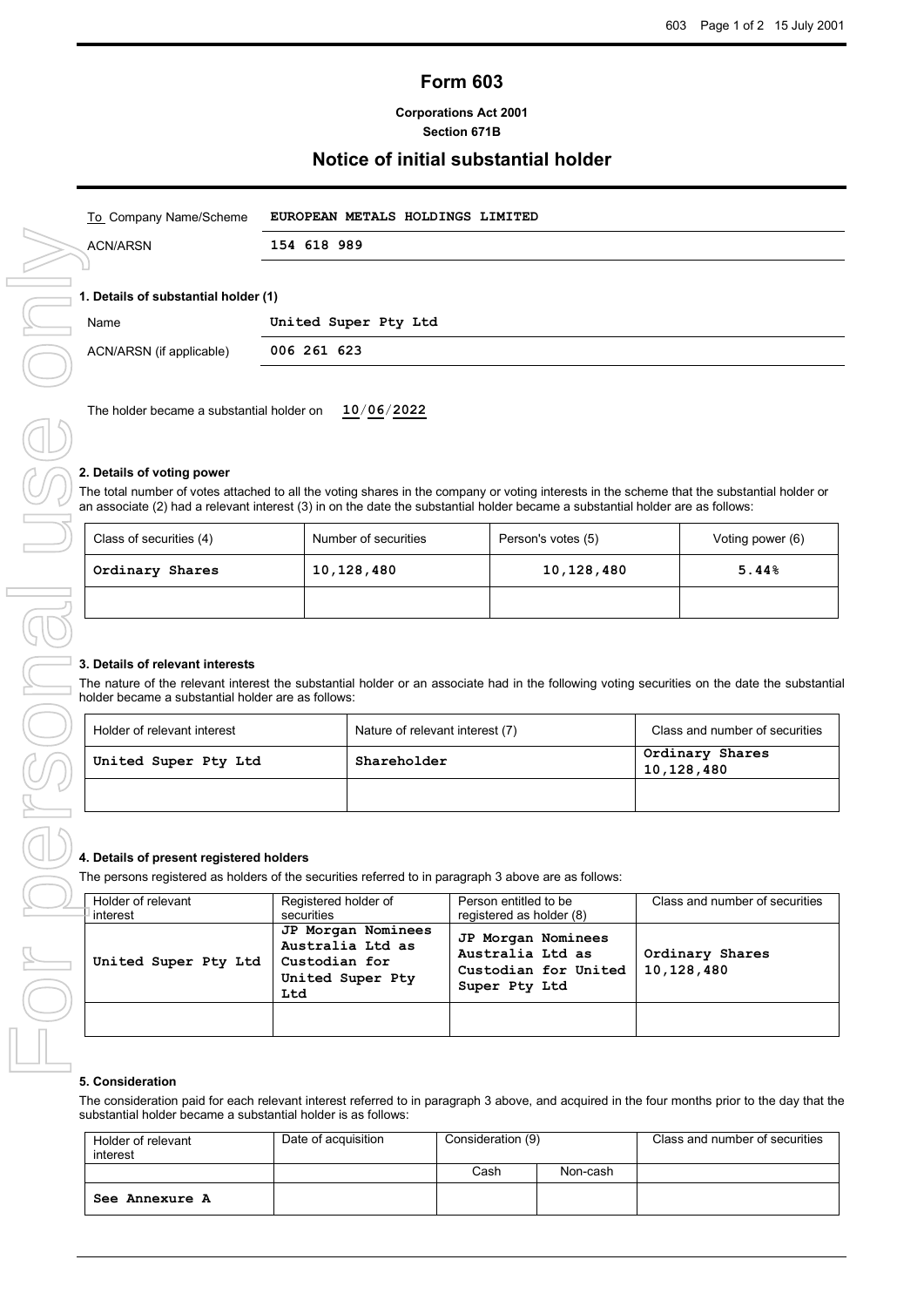## **6. Associates**

The reasons the persons named in paragraph 3 above are associates of the substantial holder are as follows:

| Name and ACN/ARSN (if applicable) | Nature of association |
|-----------------------------------|-----------------------|
| N/A                               |                       |
|                                   |                       |

The addresses of persons named in this form are as follows:

| Name                                | Address                                  |
|-------------------------------------|------------------------------------------|
| United Super Pty Ltd                | Level 22, 130 Lonsdale Street, Melbourne |
| JP Morgan Nominees<br>Australia Ltd | Locked Bag 20049, Melbourne VIC 3001     |

## **Signature**

| print name | <b>Jane Barrett</b> | capacity | Company Secretary |  |
|------------|---------------------|----------|-------------------|--|
| sign here  |                     | date     | 16/06/2022        |  |
|            |                     |          |                   |  |

#### **DIRECTIONS**

- Sign here **Contained and the Contained Contained Contained Contained Contained Contained Contained Contained Contained Contained Contained Contained Contained Contained Contained Contained Contained Contained Contained Con** manager and trustee of an equity trust), the names could be included in an annexure to the form. If the relevant interests of a group of persons are essentially similar, they may be referred to throughout the form as a specifically named group if the membership of each group, with the names and addresses of members is clearly set out in paragraph 7 of the form.
	- See the definition of "associate" in section 9 of the Corporations Act 2001.
	- See the definition of "relevant interest" in sections 608 and 671B(7) of the Corporations Act 2001.
	- The voting shares of a company constitute one class unless divided into separate classes.
	- The total number of votes attached to all the voting shares in the company or voting interests in the scheme (if any) that the person or an associate has a relevant interest in.
	- The person's votes divided by the total votes in the body corporate or scheme multiplied by 100.
	- Include details of:
		- (a) any relevant agreement or other circumstances by which the relevant interest was acquired. If subsection 671B(4) applies, a copy of any document setting out the terms of any relevant agreement, and a statement by the person giving full and accurate details of any contract, scheme or arrangement, must accompany this form, together with a written statement certifying this contract, scheme or arrangement; and
	- (b) any qualification of the power of a person to exercise, control the exercise of, or influence the exercise of, the voting powers or disposal of the securities to which the relevant interest relates (indicating clearly the particular securities to which the qualification applies).

See the definition of "relevant agreement" in section 9 of the Corporations Act 2001.

- (8) If the substantial holder is unable to determine the identity of the person ( eg. if the relevant interest arises because of an option) write "unknown".
- (9) Details of the consideration must include any and all benefits, money and other, that any person from whom a relevant interest was acquired has, or may, become entitled to receive in relation to that acquisition. Details must be included even if the benefit is conditional on the happening or not of a contingency. Details must be included of any benefit paid on behalf of the substantial holder or its associate in relation to the acquisitions, even if they are not paid directly to the person from whom the relevant interest was acquired.